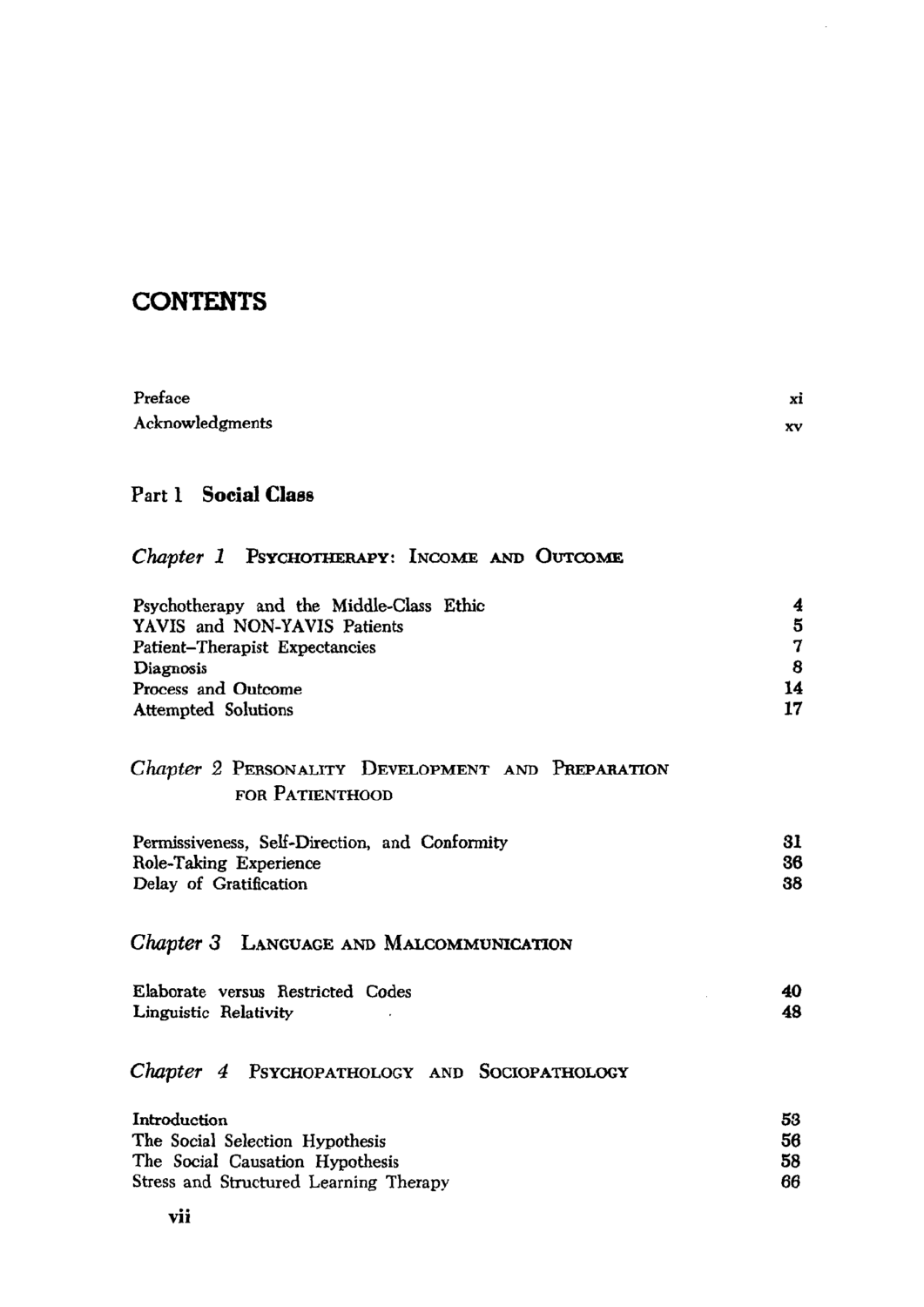# Part 2 Structured Learning Therapy

# Chapter 5 STRUCTURED LEARNING AND THE MIDDLE-CLASS PATIENT

| Modeling: General Considerations                      | 78 |
|-------------------------------------------------------|----|
| Modeling-Clinical Studies with Middle-Class Observers | 77 |
| Role Playing: General Considerations                  | 89 |
| Role Playing: Clinical Investigations                 | 90 |
| Modeling and Role Playing Combined                    | 93 |
| Social Reinforcement                                  | 98 |

#### Chapter 6 Structured Learning and the Lower-Class Inpatient

| Self-Disclosure                    | 101 |
|------------------------------------|-----|
| <b>Attraction</b>                  | 105 |
| Attraction and Conformity Pressure | 108 |
| Social Interaction I               | 113 |
| Social Interaction II              | 125 |
| Focusing-Experiencing              | 132 |
| Role Taking                        | 137 |
|                                    |     |

#### Chapter 7 STRUCTURED LEARNING AND THE LOWER-CLASS **OUTPATIENT**

| Independence I                  | 145 |
|---------------------------------|-----|
| Independence II                 | 150 |
| Independence III                | 153 |
| Role Induction and Patient Mood | 156 |

## Part 3 Paraprofessional Training

#### Chapter 8 Structured Learning and the Working-Class **PARAPROFESSIONAL**

| Introduction                          | 163 |
|---------------------------------------|-----|
| Self-Disclosure                       | 173 |
| Empathy I                             | 179 |
| Empathy II                            | 184 |
| Empathy III                           | 186 |
| Empathy IV                            | 191 |
| Rules, Disapproval, and Reinforcement | 193 |
|                                       |     |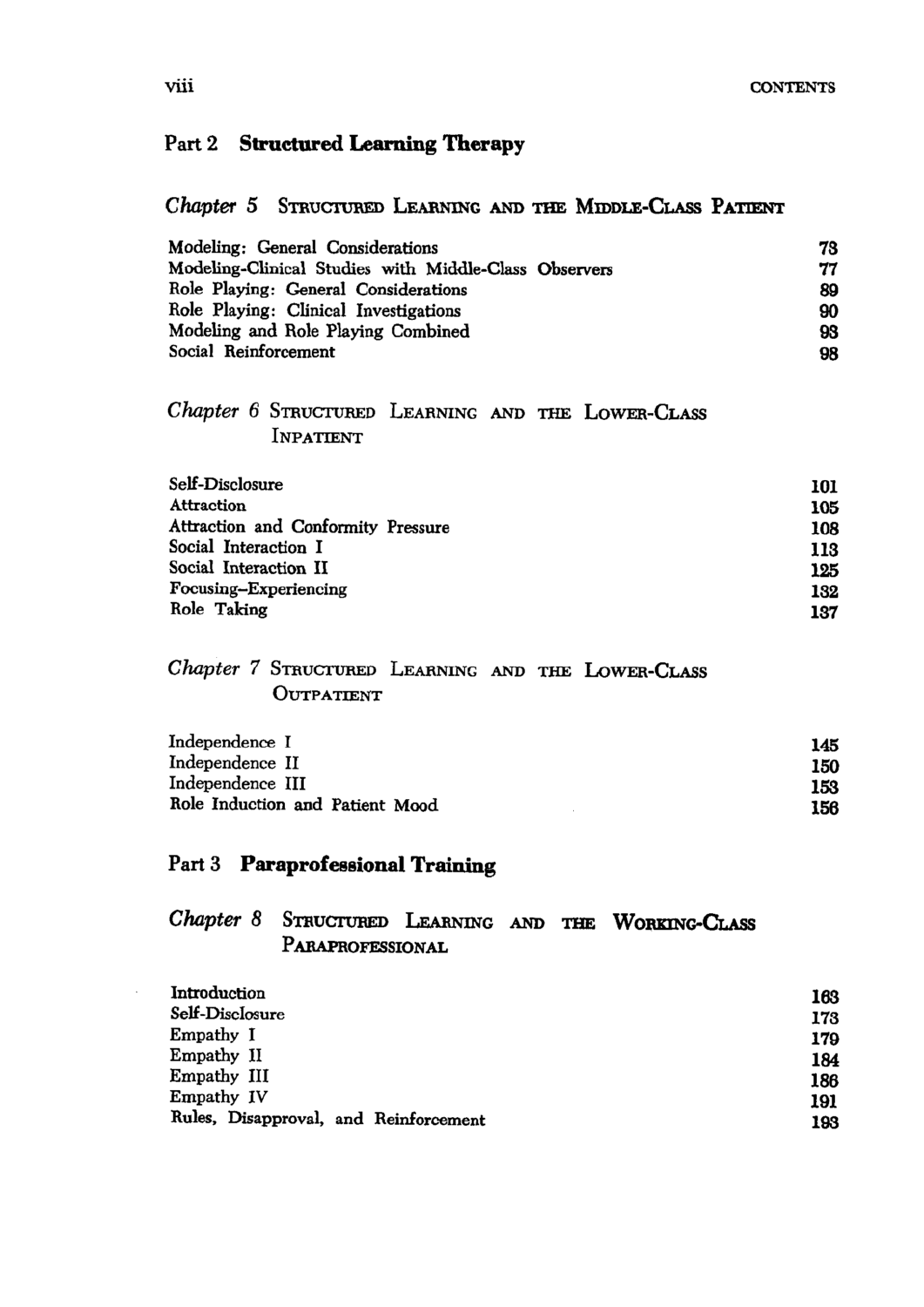#### Part 4 Conclusion

## Chapter 9 FUTURE DIRECTIONS

| Transfer of Training      | 202 |
|---------------------------|-----|
| Procedural Refinement     | 205 |
| Procedural Elaboration    | 205 |
| New Clinical Applications | 206 |

 $\overline{\phantom{a}}$ 

# Appendix Modeling Scripts

#### PATIENT SKILL-ENHANCEMENT INVESTIGATIONS

| High Attraction-High Self-Disclosure                   | 213 |
|--------------------------------------------------------|-----|
| High Attraction-Low Self-Disclosure                    | 217 |
| Low Attraction-High Self-Disclosure                    | 221 |
| Low Attraction-Low Self-Disclosure                     | 226 |
| Control Tape                                           | 230 |
| High Attraction-No Attraction                          | 232 |
| Social Interaction: Tape 1                             | 235 |
| Social Interaction: Tape 2                             | 237 |
| Social Interaction: Tape 3                             | 238 |
| Social Interaction: Tape 4                             | 240 |
| Social Interaction: Tape 5                             | 243 |
| Social Interaction-Behavioral Modeling: Tape 1         | 245 |
| Social Interaction-Behavioral Modeling: Tape 2         | 249 |
| Social Interaction-Behavioral Modeling: Tape 3         | 254 |
| Social Interaction-Behavioral Modeling: Tape 4         | 260 |
| Social Interaction-Cognitive Modeling: Tape 1          | 265 |
| Social Interaction–Cognitive Modeling: Tape 2          | 270 |
| Social Interaction-Cognitive Modeling: Tape 3          | 275 |
| Social Interaction–Cognitive Modeling: Tape 4          | 280 |
| Focusing-Experiencing: Tape 1                          | 284 |
| Focusing-Experiencing: Tape 2                          | 288 |
| Role Taking: Hostility Tape                            | 290 |
| Role Taking: Apathy Tape                               | 299 |
| Role Taking: Affection Tape                            | 306 |
| Role-Taking Study: Direct Test and Generalization Test | 315 |
| Role Induction-Reward to Model                         | 317 |
| No Role Induction-Reward to Model                      | 322 |
| Role Induction-No Reward to Model                      | 327 |
| No Role Induction-No Reward to Model                   | 333 |